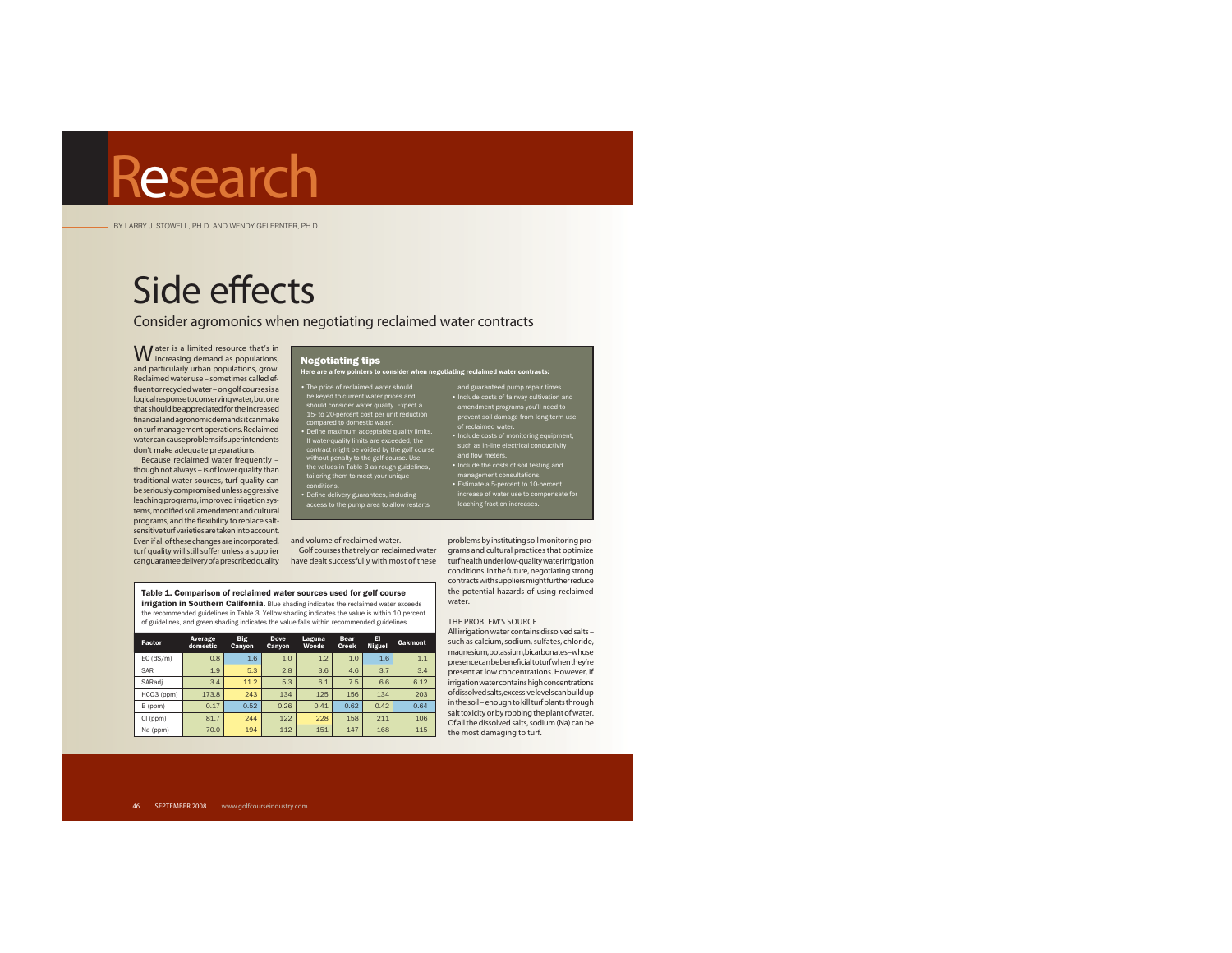In most cases, reclaimed water is of lower quality than the domestic LEACHINGwater source from which it originates. This is because the reclamation process isn't able to remove all the salts and other materials that are added from use of low-quality reclaimed water will result in shorter roots and to the water in its first use by the community. For this reason, there's unhealthy plants unless leaching programs are implemented. usually about a 10-percent increase in total dissolved salts in reclaimed water versus the original domestic water source.

threat to turf quality, unless fertility programs are adjusted to take this into account. In fact, we've seen more turf quality problems that result as a consequence of high-nitrogen reclaimed water than we have as a result of high salts.

The impact of reclaimed water on a golf course, however, can be evaluated only by comparing the reclaimed water to the irrigation water that it will replace. For example, golf courses that use low-quality well water might see an improvement in turf health if the reclaimed water is of slightly higher quality (see Table 3 on page 52). In most cases, though, water will need to be applied to move salts beyond the root zone. Another reclaimed water has lower quality than current domestic water sources. Tables 1 (page 46) and 2 (below) illustrate the dramatic differences that occur among different reclaimed water sources and the types of problems most frequently encountered.

The increasing accumulation of soil salts that results throughout time

High levels of nitrogen in some reclaimed water sources also can be a plant. To calculate the leaching fraction, one needs to know the electrical A leaching fraction is the amount of water that must be applied during irrigation to maintain soil salts below levels that are damaging to the conductivity of the irrigation water and the electrical conductivity that's tolerated by the turf type managed (see Figure 1 on page 50). Leaching requirement = EC water

#### 5\*EC tolerated - EC water

For example, if irrigation water has an electrical conductivity of 1 dS/m (= 1mmho/cm or about 640 ppm total dissolved salts) and the turf type is Poa (which, according to Figure 1, can't tolerate more than 3 dS/m), then the leaching fraction is 1/14 = 0.07. This means 7 percent more way of saying this is that if you're irrigating for 10 minutes to replace the water lost by evapotranspiration and saturate the root zone, you'll need to add another 0.7 minutes of irrigation – for a total of 10.7 minutes – to prevent accumulation of salts to plant-damaging levels.

To estimate the increase in water use that reclaimed water will produce, compare the leaching fraction for the water you're currently using versus the leaching fraction you'll need with reclaimed water.

#### MONITORING AND CULTURAL PRACTICES

 Leaching alone won't solve all salt-related problems if drainage, soil quality and irrigation distribution aren't perfect. To increase the effectiveness of leaching programs, and to help you keep on top of salt-related problems, the program outlined below is recommended. Implementing this program will cost money and time, but the savings it will produce

#### Table 2. Recommended maximum limits for reclaimed water negotiation for use on sand-based bermudagrass

fairways. These limits don't ensure the water might be used in a sustainable fashion for turfgrass irrigation. They only prevent the reclaimed water quality from exceeding reasonable guidelines and reduce the hidden costs of using reclaimed water. Reclaimed water with quality factors falling within these guidelines might not provide a highquality golfing experience.

| Factor                         | Average<br>domestic | Average<br>reclaimed | <b>Maximum</b><br>limits |  |
|--------------------------------|---------------------|----------------------|--------------------------|--|
| <b>Electrical conductivity</b> | $0.7$ dS/m          | $1.1$ dS/m           | $1.5$ dS/m               |  |
| Sodium absorption<br>ratio     | 2.7                 | 4.0                  | 5.7                      |  |
| Bicarbonate (HCO3)             | 134 ppm             | 201 ppm              | 250 ppm                  |  |
| Boron (B)                      | $0.22$ ppm          | $0.42$ ppm           | $0.50$ ppm               |  |
| Chloride (CI)                  | 74 ppm              | 149 ppm              | 250 ppm                  |  |
| Nitrogen (N)                   | $3.2$ ppm           | $7.3$ ppm            | 8 ppm                    |  |
| Sodium (Na)                    | 85 ppm              | 147 ppm              | 200 ppm                  |  |

www.golfcourseindustry.com/readerservice - #36

48 SEPTEMBER 2008 www.golfcourseindustry.com

#### FAST AIR INJECTION AT CLOSE CENTRES

The SISIS AER-AID SYSTEM injects air directly into the root zone, speeding up the aeration process and delivering the benefits of reduced compaction and healthier growth faster than conventional aerators, with miimal surface disturbance.

The AER-AID moves air uniformly throughout the root zone for complete aeration of the entire area - not just where the tines have penetrated.

CS Trading LLC, PO Box 510, Liberty, SC29657 Phone: 864 843 5972 Fax: 864 843 5974 E-mail: sales@sisisnorthamerica.com **TURF EQUIPMENT** 

**www.sisis.com**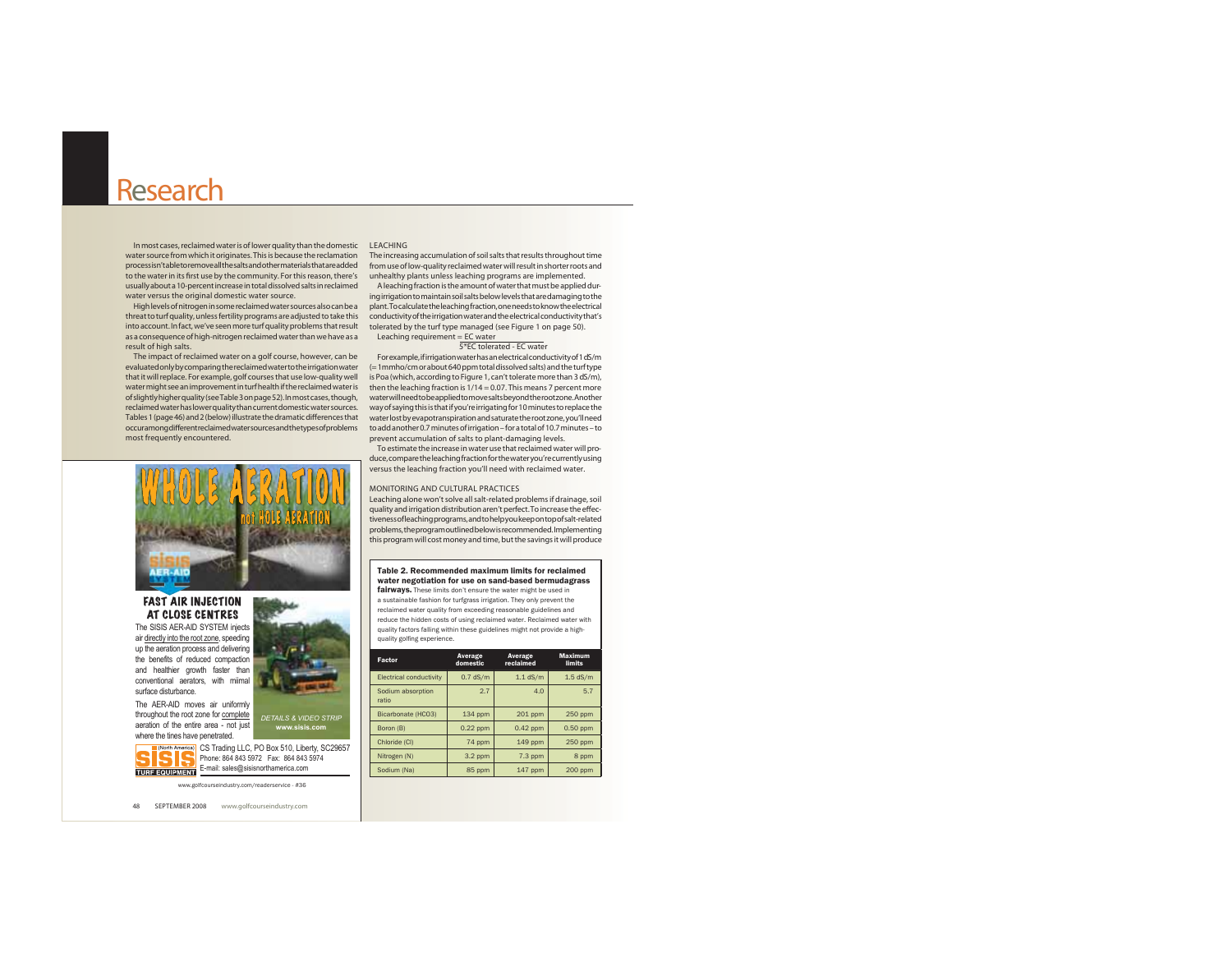

guidelines are:

program to help identify and correct salt accu-Apply required amendments such as gypsum in mulation in turf hot spots and declining trees. conjunction with aeration.

before they become serious. Make sure total movement is a problem. nitrogen (nitrate plus ammonium) is included  $\qquad \cdot \quad$  Consider trimming free foliage to prevent in the analysis. Compare results against recom-contact with irrigation spray. mended guidelines, such as those provided at www.paceturf.org.

or equivalent. Leach to prevent accumulation reduce salt damage, they also highlight irrigaof salts to levels above the tolerance of your turf tion distribution problems and soil drainage variety.

• Based on soil testing results, apply amend- bare areas occur as a result. ments to compensate for accumulation of To alleviate these problems, follow these sugsodium or for elemental deficits that might gested water management guidelines:

in terms of turf protection are well worth it. The programs if total nitrogen in the soil exceeds 20 recommendedmonitoringandculturalpractices ppm, or if ammonium levels exceed 7 ppm. the Aerate fairways at least twice annually us-

- Implement an annual aerial photography  $\quad$  ing a deep tine – to a 9-inch depth, if possible.

initiate annual soil sampling and analysis of the solider a sand topdressing program if . . . . . . . . . . . .<br>programs to identify soil chemistry problems organicmatteraccumulationand/orpoorwater

. Monitor soil salinity using a TDS-4 meter While leaching programs can be effective to IRRIGATION DISTRIBUTIONproblems. Frequently, more wet spots and/or

occur during leaching. Adjust nitrogen fertility • Avoid using reclaimed water on cool-

#### **LAWN**<br>**SOLUTIONS You've never seen a seeder move like this! Try out the best new product to hit the turf Industry in years... ESUSA · Self propelled power seeders · Award-Winning Design · Hydrostatic drive system (FWD & REV) · Easy as mowing your lawn · Seed, dethatch, and power rake with one machine · 2-year warranty Check out our demo video at www.LawnSolutionsCP.com\* Shown with optional Ride-on sulky 13.5 HP 6 HP9 HP\*** ÉVITALIZER **0-3.5 mph 0-2 mph 0-3 mph 26,400 sqft / hr 1 acre per hour 18,000 sqft / hr** The popularity of the Turf Revitalizer has been Explosive! Reserve yours today! Call Toll Free: 866.968.3188 www.golfcourseindustry.com/readerservice - #38

50 SEPTEMBER 2008 www.golfcourseindustry.com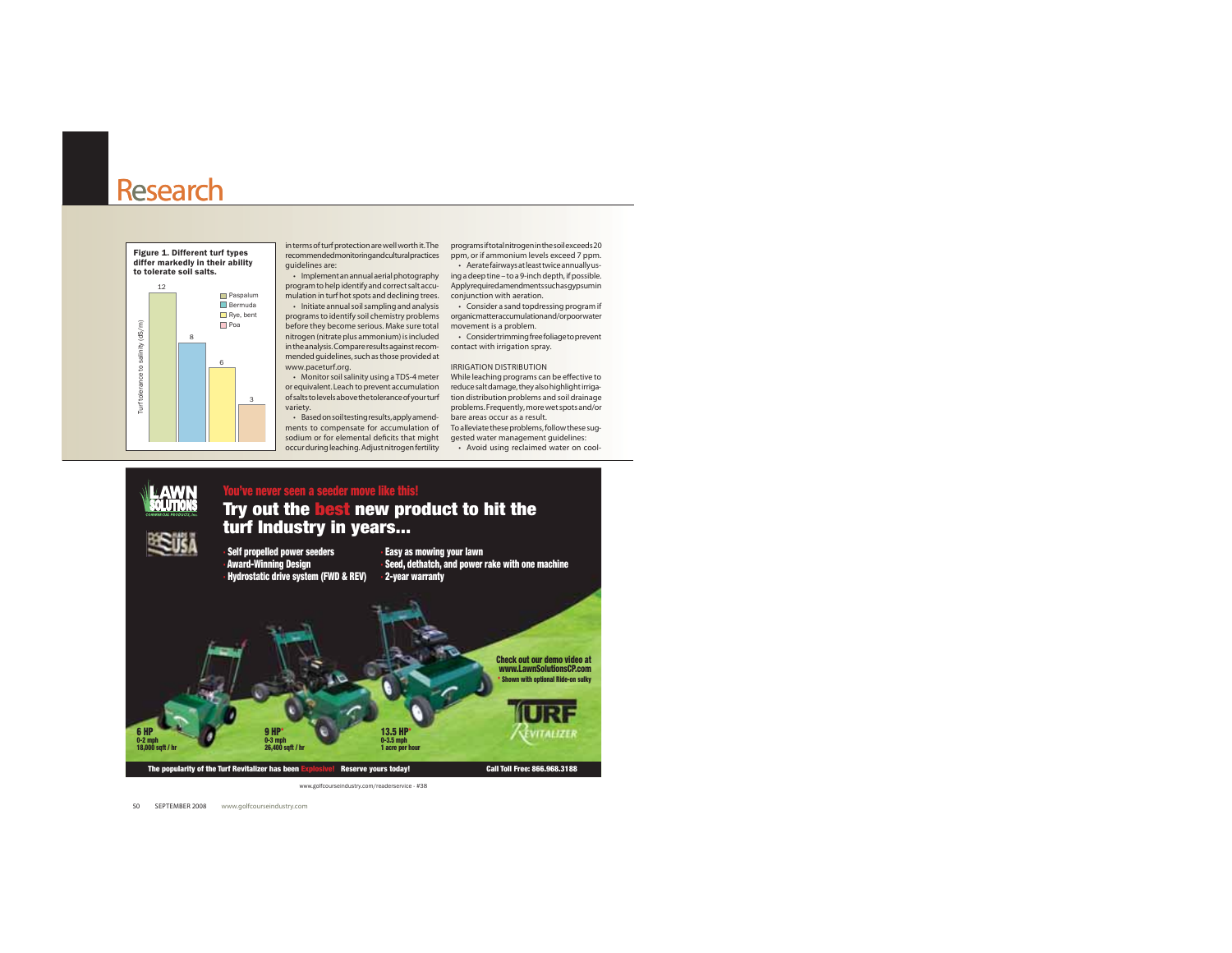Implement a periodic irrigation distribution b and the stall a water flow meter on one fairway to fluctuations. season turfgrass greens. monitoring program to ensure optimum distribu- enable accurate calculation of leaching fractions. tion – greater than 75 percent distribution unity – is maintained.<br>
• Install a water flow meter on one fairway to<br>
https://web.urb.consider installation of leaching fractions.<br>
https://web.urb.consider installing an in-li

tivity meter to monitor water quality

Table 3. Comparison of well water sources used at several golf courses in Southern California. Note that in several cases (Fairbanks Ranch, Vista Valley, and San Diego) well water quality is inferior to reclaimed water quality values reported in Tables 1 and 2. These courses would benefit from use of higher quality reclaimed water.

| Factor      | Average<br>domestic | <b>Fairbanks</b><br>Ranch | Vista<br>Valley | San Diego | Arrowhead | <b>Friendly Hills</b> | <b>Oakmont</b> |
|-------------|---------------------|---------------------------|-----------------|-----------|-----------|-----------------------|----------------|
| $EC$ (dS/m) | 0.8                 | 2.8                       | 2.8             | 4.0       | 0.5       | 0.7                   | 0.9            |
| <b>SAR</b>  | 1.9                 | 3.2                       | 2.8             | 5.2       | 0.8       | 1.2                   | 1.6            |
| SARadi      | 3.4                 | 8.2                       | 6.7             | 13.3      | 1.4       | 2.4                   | 3.1            |
| HCO3 (ppm)  | 173.8               | 366.1                     | 389.5           | 363.9     | 189.5     | 244.1                 | 185.4          |
| B (ppm)     | 0.17                | 0.05                      | 0.21            | 0.41      | 0.15      | 0.13                  | 0.13           |
| CI (ppm)    | 81.7                | 322.7                     | 609.3           | 1004.2    | 9.8       | 59.6                  | 73.2           |
| Na (ppm)    | 70.0                | 195.0                     | 194.8           | 406.5     | 24.6      | 44.4                  | 65.3           |

• Become even more meticulous about irrigation system maintenance, including replacing misaligned, sunken, broken or poorly selected sprinkler heads and dealing with pressure fluctuations.  $\cdot$  Implement a leaching fraction for

areas where reclaimed water is used.· Requirethewaterdistricttoprovide access to daily, weekly and monthly summary values for water quality indicators. Of particular interest is electrical conductivity, sodium, chloride and boron levels. Consider conducting independent water test for more complete evaluations.

 Despite all of the efforts outlined above, some reduction of golf course playability because of salt-related turf and tree damage might result. Addi-



### **RETURN ON INVESTMENT - 9 MONTHS**

- Mow your greens: Monday, Wednesday & Friday Roll your greens: Tuesday, Thursday & Saturday



Rolling 3 times per week will provide consistent green speeds and improve turf quality. By alternating mowing with rolling every other day, your return on investment is 9 months.

#### **PROVE IT TO YOURSELF!**

Visit www.true-surface.com to download your FREE worksheet that allows you to plug in your own numbers!

www.golfcourseindustry.com/readerservice - #40



For questions call 800-443-8506! We pride ourselves in customer service, you will always talk to a real person! Simply ask for Terry, Ryan, Cassie, Jayme or John.



True-Surface greens rollers have been providing greens care worldwide for 17 years. Find out how you can save your course money today!



52 SEPTEMBER 2008 www.golfcourseindustry.com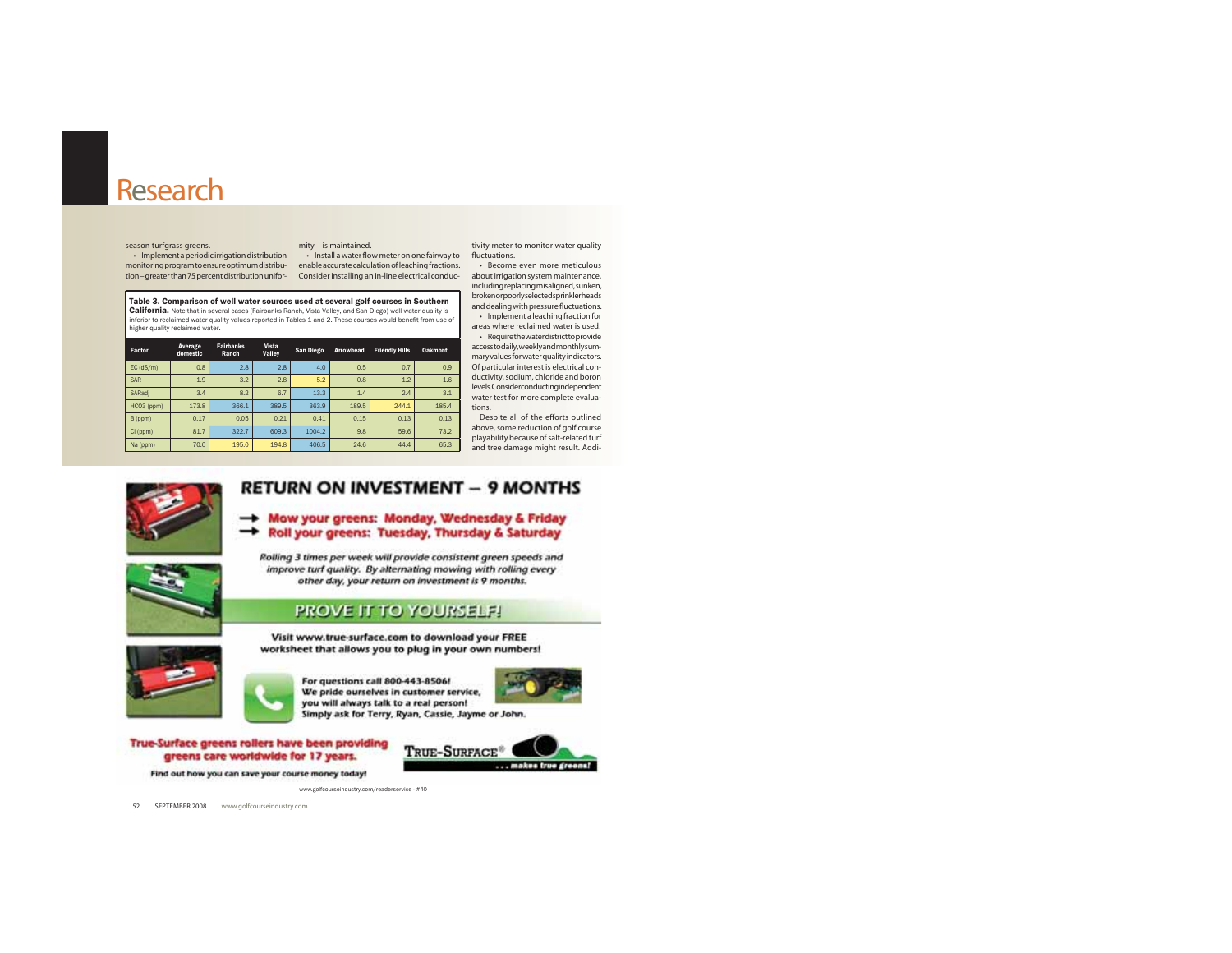tionally, development of wet areas because of leaching programs might be difficult to avoid. It's critical to communicate with golfers so they adjust their expectations for high-quality turf.

If, after several years of efforts, the above managementprogramsdon'tprovideeffective salinity management for the soil-turfgrass system, it might be necessary to switch turfqrasses to more salt-tolerant types such as bermudagrass or paspalum.

Asmentioned, the quality of reclaimed water is in the eye of the beholder, and might be a benefit in some situations, as illustrated in Table 3 on page 52. The value of reclaimed water must be judged on a case-by-case basis. GCI

By Larry J. Stowell, Ph.D. and Wendy Gelernter. Ph.D. are research directors with the PACE TurfgrassResearchInstitute(www.paceturf.org). Referencesforthisarticlecanbefoundpostedwith this article at www.golfcourseindustry.com.

**IMPACT ON THE BUSINESS** 

#### **Learning from San Pedro's** contract troubles By Marisa Palmieri

Coming off the late June settlement of a four-year-<br>Cold lawsuit about an effluent water contract. the management staff at San Pedro Golf Course in Benson, Ariz., can't stress enough the due diligence managers and superintendents must perform when for growing turfgrass, but no one discovered this entering a contract with a government entity. Though Dan Wickman, PGA golf course manager, and<br>superintendent Brad Quiring weren't around when<br>close to running dry. the contract was created, the two have endured many difficulties during the past few years as a result of the litigation and running out of water.

and I had some long days." In August 2004, the course's owner filed the

suit, alleging the city of Benson failed to provide the amount of effluent water stipulated in a contract between the city and the course. Benson, from which use thanks to an efficient irrigation system.

San Pedro's owner originally leased the course's land, had promised to provide 180 million gallons of effluent water per year but was about 30 million gallons short, says Quiring, who joined the crew after construction and grow-in.

Though the city said, in the contract, it would make up for any water shortfalls from a nearby well, that water was never tested before the contract was signed, It turns out the salty well water was unsuitable until Quiring tested the water well after the course's close to running dry.

The maintenance staff made due with the unsuitable water for a short time, supplementing the turf with gypsum and soil treatments to combat "Watching your course die in Arizona in May and the poor water quality. After a while, the city June is painful," Wickman says. "My superintendent provided some relief, allowing the course access to fire hydrants, Quiring says. Thankfully, the original superintendent on the project overestimated the amount of water the course would need, and the maintenance staff was successful at limiting water

6125

# **Because lush and green should describe** your fairways, not your ponds.



#### Natural, Safe, Effective

#### **AquaSpherePRO** The AquaSpherePRO is a patented dispensing



AquaSpherePRO -Biodegradable This newly released addition to our Aquasphere force is 100% natural. It's the same great product just with less hassle — you just dispense and forget about it.

Blast advances the decomposition of organic

**Blast** 

matter in a pond or lake through a proprietary<br>blend of multiple strains and species of beneficial bacteria. Blast is best used in combination with

the AguaSpherePRO as a means to compensate for seasonal spikes in nutrients and temperature.

website : www. bioverse.com

www.golfcourseindustry.com/readerservice - #42

54 SEPTEMBER 2008 www.golfcourseindustry.com